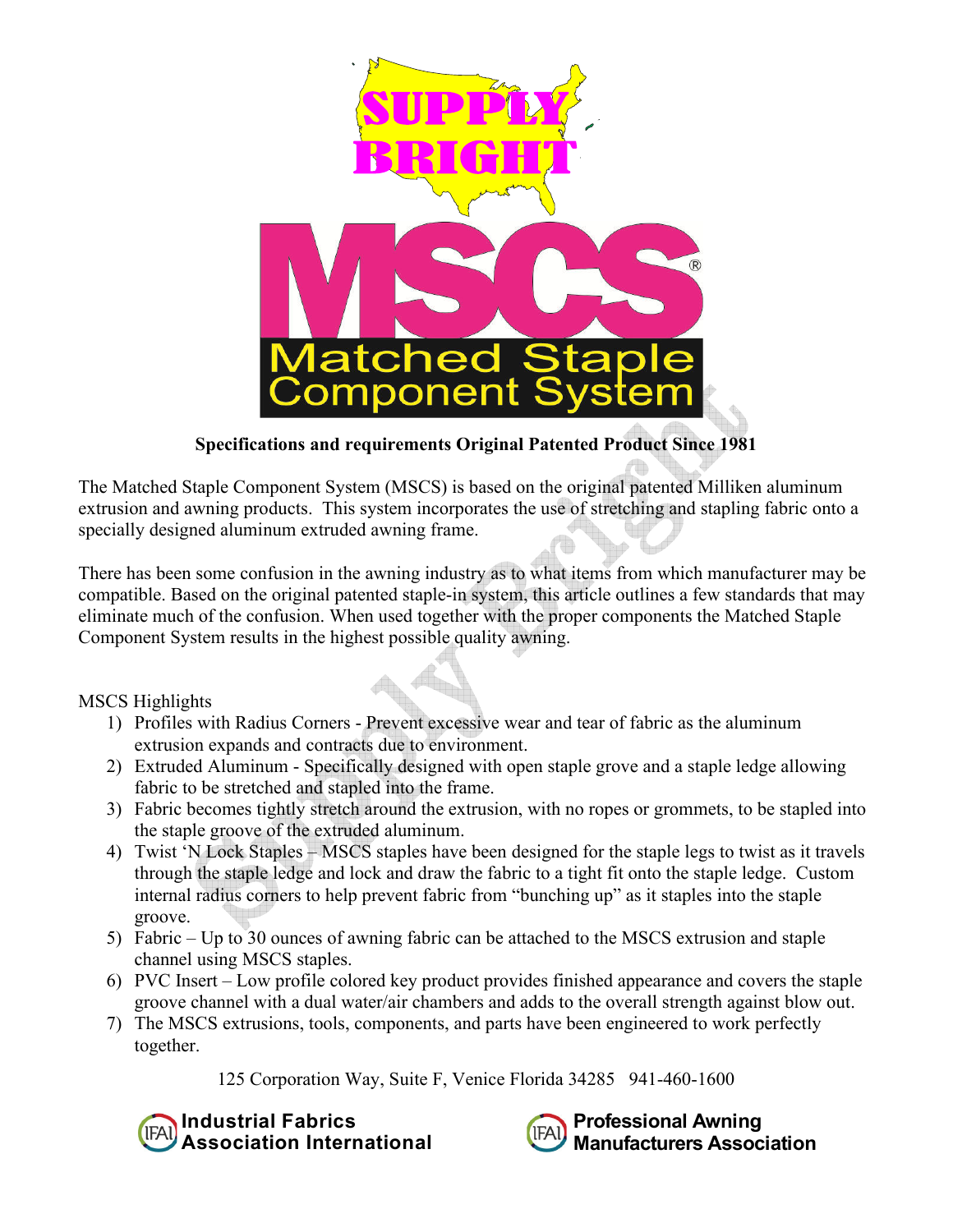

## MSCS Extrusion Requirements:

- 1) All extruded measurements stated as outside dimension (OD).
- 2) All extruded measurements are true measurements.
	- i.e., 1x1 tube has exact measurements of 1.00" x 1.00" OD
- 3) MSCS exterior wall thickness may be…
	- a. .060 or .063 light wall thickness.
	- b. .090 or .100 medium (standard) wall thickness.
	- c. .125 heavy wall thickness.
- 4) Staple channel thickness 0.040"
- 5) Staple groove opening  $.395" (+/-05)$
- 6) Aluminum Alloy  $6063 T5$

#### MSCS Staple Requirement:

- 1) Crown dimension 5/16"
- 2) Leg dimension  $-3/8$ "
- 3) Custom radius corners.
- 4) Metal construction 18 gauge galvanized medium wire.

## MSCS PVC Insert Requirements:

- 1) Overall top dimension 0.42"
- 2) Overall bottom dimension  $-0.37"$
- 3) Overall height dimension  $-0.34"$
- 4) Dual air/water chambers.

## MSCS Staple Gun Requirements:

- 1) Modified tip designed to fit fully into MSCS staple groove channel.
- 2) Operate from 50 psi to 125 psi (100 psi recommended).







125 Corporation Way, Suite F, Venice Florida 34285 941-460-1600



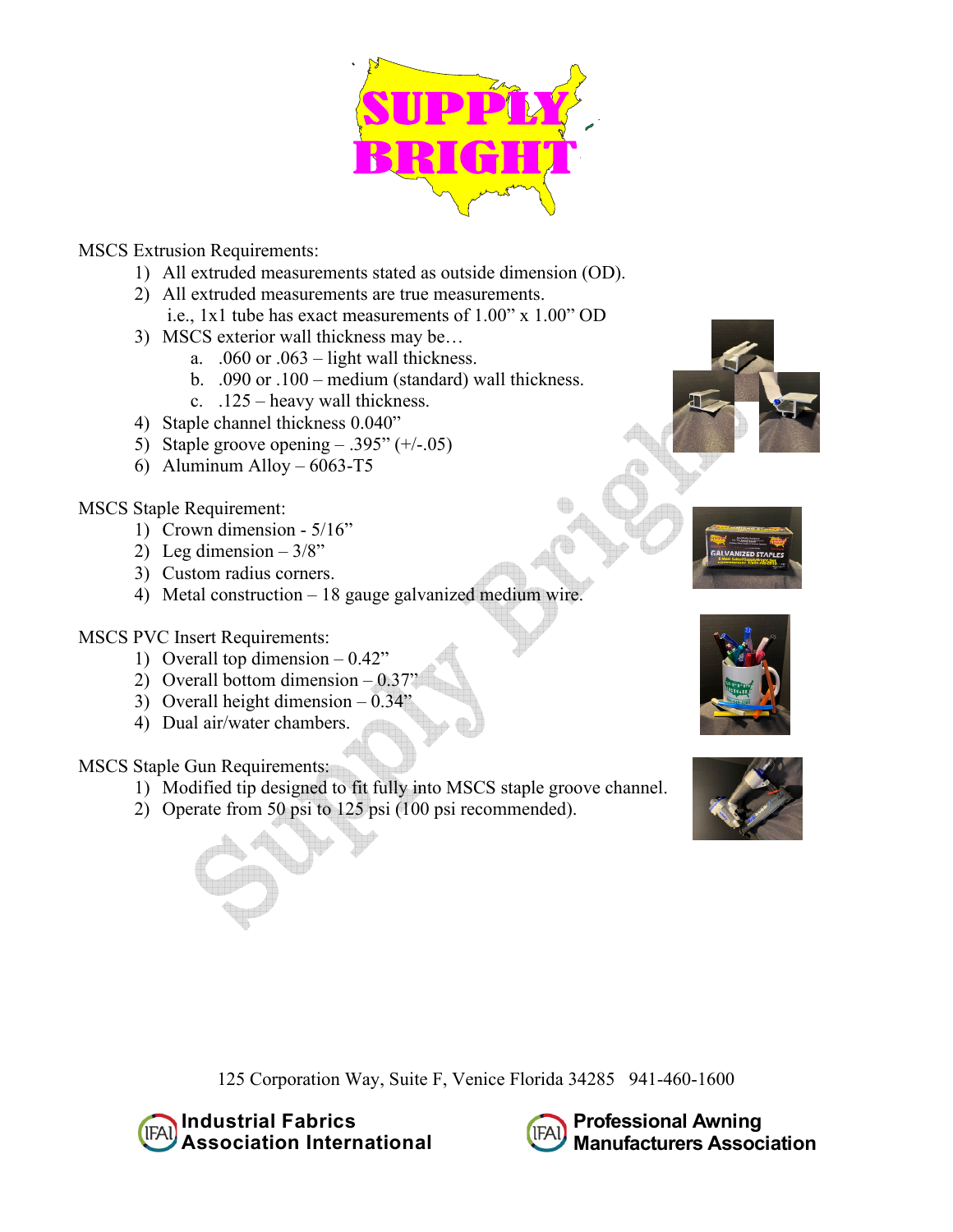

MSCS Air Hammer Requirements:

- 1) Automatic hammer
	- a. Single hammer blow
	- b. Multiple hammer blow
- 2) Triggerless operation.
- 2) Operate from 50 psi to 125 psi (100 psi recommended).
- MSCS Tension Clamp Requirements:
	- 1) Autolocking
	- 2) Lock release lever
	- 3) Dual clamp teeth
	- 4) Custom design to fit into staple groove
	- 5) Blunt teeth to prevent fabric tears

MSCS Router Plate Requirements:

- 1) Base plate thickness 0.125"
- 2) Overall width  $-5.75"$
- 3) Overall length  $-4.00$ "
- 4) Router hole  $1" \times 1"$
- 5) Guide bar 2.35"x .125"
- 6) 6063-T5 aluminum

## MSCS Z-Clip Mounting Bracket:

- 1) Overall dimension  $2 \frac{1}{2}$ " x  $1 \frac{1}{4}$ "
- 2) Interior radius to match MSCS .125 radius corner
- 3) 4 predrilled holes to secure extrusion
- 4) 1 predrilled hole for surface mounting
- 5) 6061-T6 aluminum alloy
- 6) .375 w all thickness

## MSCS Fast Clip Requirement:

- 1) 6063-T5 aluminum alloy
- 2) Multiple predrilled attachment holes
- 3) Available for repair or final assembly









125 Corporation Way, Suite F, Venice Florida 34285 941-460-1600